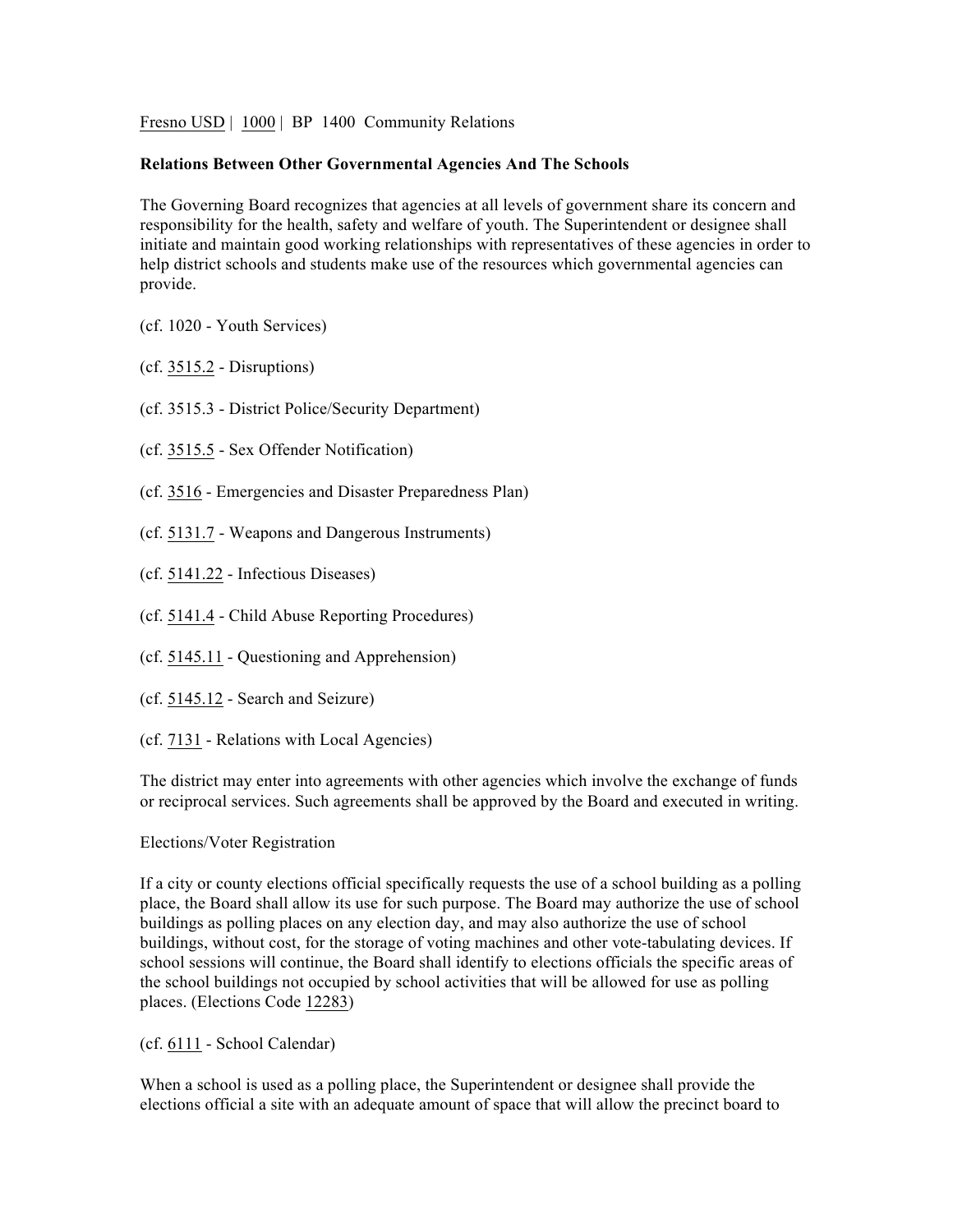perform its duties in a manner that will not impede, interfere or interrupt the normal process of voting, and shall make a telephone line for Internet access available for use by local elections officials if so requested. He/she shall make a reasonable effort to ensure that the site is accessible to disabled persons. (Elections Code 12283)

(cf. 0410 - Nondiscrimination in District Programs and Activities)

To encourage students to participate in the elections process when they are eligible, the Superintendent or designee may distribute to high school seniors voter registration forms provided by the Secretary of State. He/she shall determine the most effective means of distributing the forms, which may include but not be limited to distributing forms at the start of the school year, with orientation materials, at central locations, and/or with graduation materials.

Legal Reference:

EDUCATION CODE

10900-10914.5 Cooperative community recreation programs

12400 Authority to receive and expend federal funds

12405 Authority to participate in federal programs

17050 Joint use of library facilities

17051 Joint use of park and recreational facilities

32001 Fire alarms and drills

35160 Authority of governing boards

35160.1 Broad authority of school districts

48902 Notification of law enforcement agencies

48909 District attorney may give notice re student drug use, sale or possession

49305 Cooperation of police and California Highway Patrol

49402 Contracts with city, county or local health departments

49403 Cooperation in control of communicable disease and immunization

51202 Instruction in personal and public health and safety

ELECTIONS CODE

2145-2146 Distribution of voter registration forms